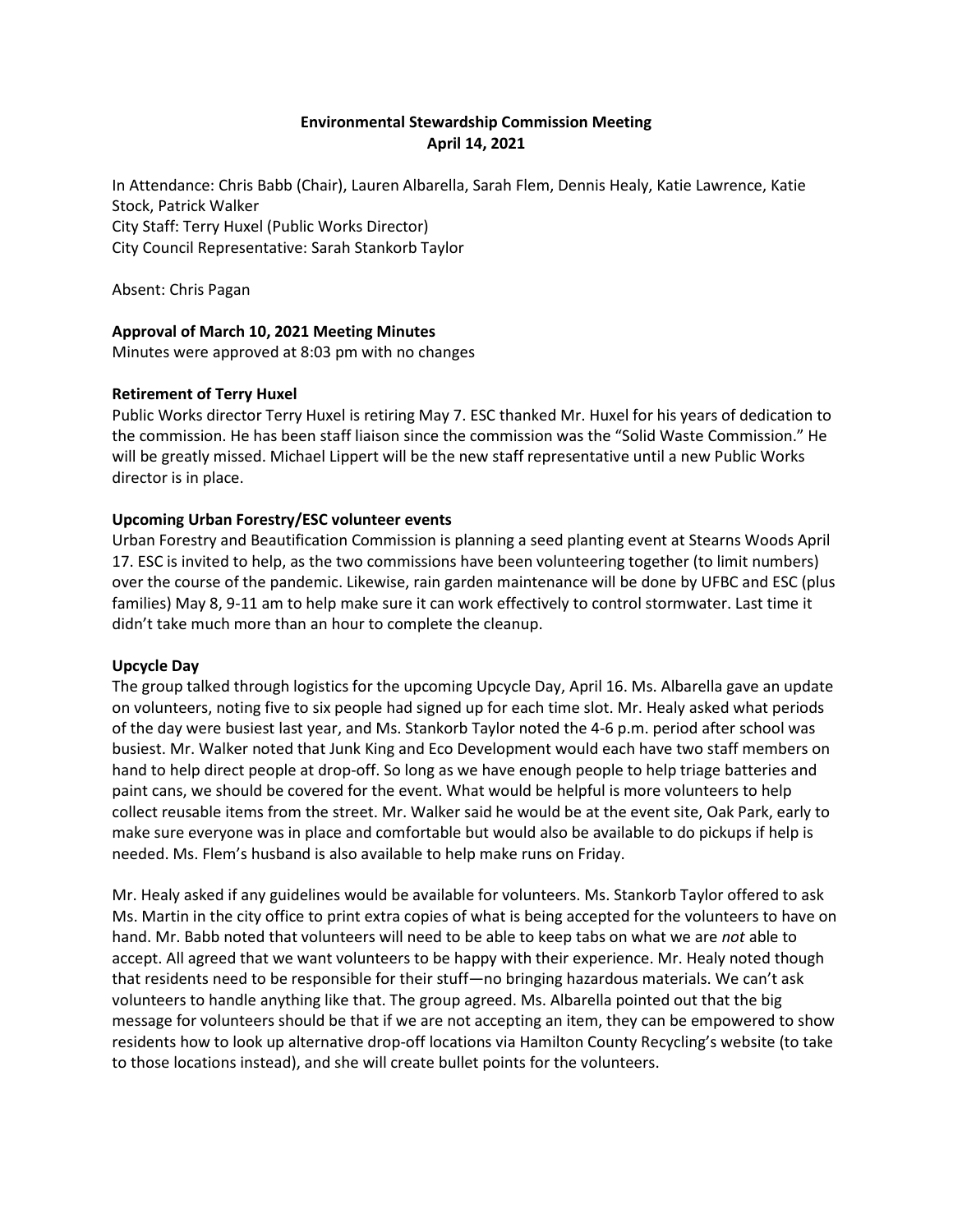Mr. Huxel noted that his staff will need to leave by 4 pm, so volunteers need to secure whatever paint cans they cannot move to the city building lot by that time—as everything needs to be cleaned up at the end of the event to free up the lots for soccer in the morning Saturday. Mr. Walker explained he would load up whatever was left at the end of the day in his truck. Matthew 25 will pick up the cans on Monday from behind the city building.

Mr. Huxel noted he would drop off cones in the morning but will not have signage.

Ms. Stankorb Taylor indicated that Acting City Manager Rusty Herzog had helped create signs upon her request and would have them ready.

Ms. Lawrence will collect for Terracycle and provide weights. Mr. Walker will provide weights for the batteries.

Ms. Flem asked if anyone is taking pill bottles; Matthew 25 will but labels must be removed, and we cannot take them for this event. Pets in Need will take them too if someone needs an alternative.

### **Freebox Free-for-All**

Ms. Stankorb Taylor noted that due to rain the Freebox Free-For-All weekend seemed less busy than the prior event, especially on Saturday. It's impossible to know the tonnage of what was shared/saved, but an informal survey of the group showed:

- 34 people were able to freebox between 0-5 items
- 26 people freeboxed 6-12 items
- 4 people freeboxed between 13-24 items
- 4 people freeboxed between 35-35 items
- 7 people more than 36 items

In terms of how people utilized the online event:

- 14 people were posting within the event and in Freebox
- 11 people just stuck with traditional Freebox and skipped the Free-For-All
- 30 decided not to participate due to the weather but did afterward or later in the week before Junk Day

Some suggestions for next time include a rain date; asking anyone posting to be *very* clear about what items are up for grabs and which aren't; and to keep a civil tone if something is accidentally taken.

### **Community waste education**

Mr. Babb began a discussion of the magnet/mailer that ESC has been working toward for a few months. The estimate for print, postage and mailing came back around \$4,200, which costs more than the \$2,500 ESC had hoped to do it for (using as a benchmark the amount saved within the Public Works budget by ESC by the last Upcycle Day).

The group discussed passing them out by hand to save money on postage or doing some of that combined with handing them out at the Fall Festival, assuming that event will be allowed this year.